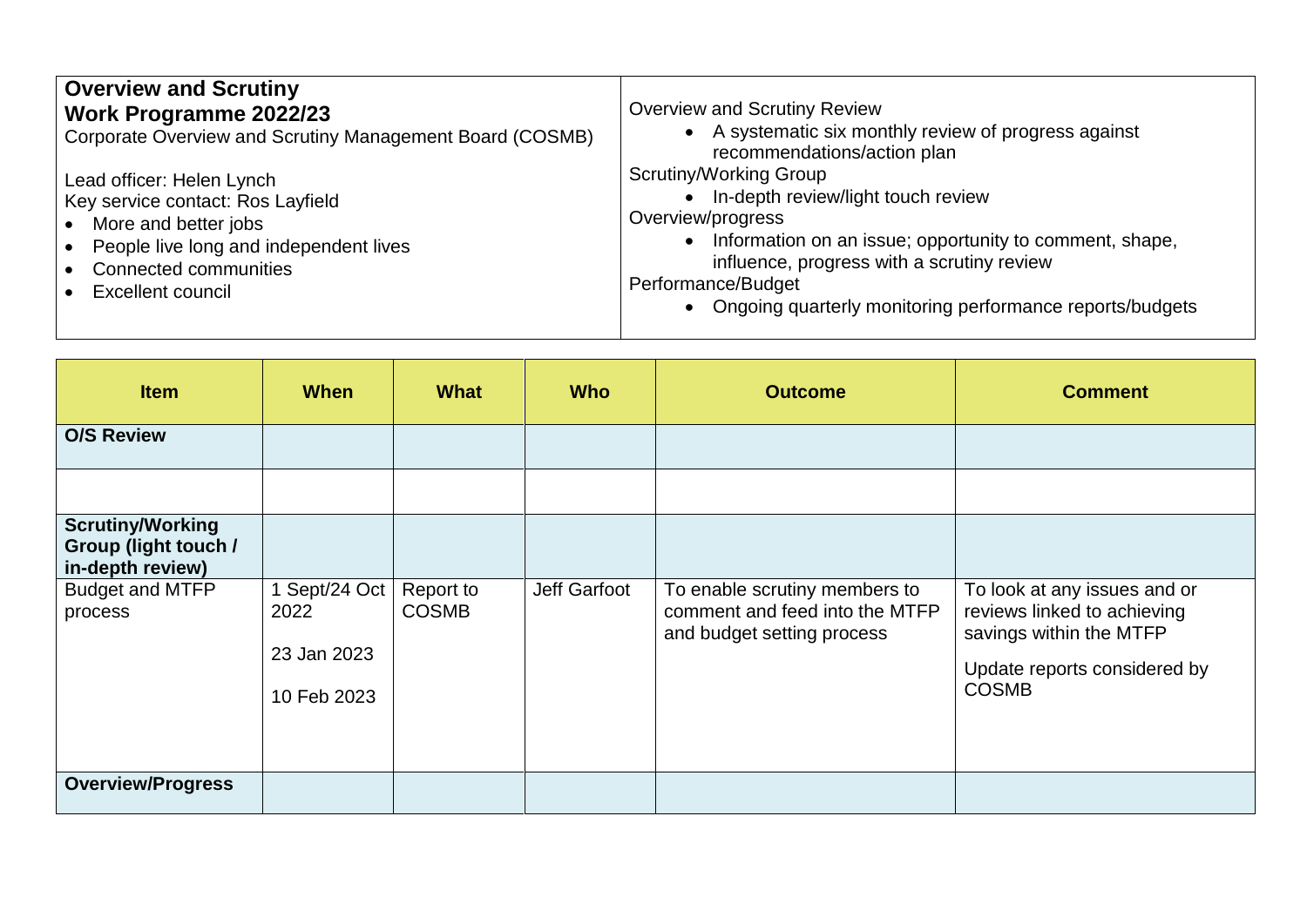| <b>Item</b>                                                                                                                                                                                                              | <b>When</b>                                | <b>What</b>               | <b>Who</b>                                                    | <b>Outcome</b>                                                                                                                                                                   | <b>Comment</b>                                                                                                                               |
|--------------------------------------------------------------------------------------------------------------------------------------------------------------------------------------------------------------------------|--------------------------------------------|---------------------------|---------------------------------------------------------------|----------------------------------------------------------------------------------------------------------------------------------------------------------------------------------|----------------------------------------------------------------------------------------------------------------------------------------------|
| <b>Corporate Initiatives:</b><br><b>Digital Inclusion</b><br>$\bullet$<br>Digital solutions -<br>$\bullet$<br>supporting new<br>ways of<br>working/hybrid<br>working, ensuring<br>the workforce is fit<br>for the future | Late<br>2022/early<br>2023<br>January 2023 | Report to<br><b>COSMB</b> | <b>Vicki Murray</b><br>Alison<br>Lazazzera<br>Mary<br>Readman | To update members on corporate<br>initiatives                                                                                                                                    | Members' information                                                                                                                         |
| <b>HQ Review</b>                                                                                                                                                                                                         | 17 June 2022                               | Report to<br><b>COSMB</b> | Susan<br>Robinson                                             | To update members on the<br>outcome of the report on options<br>appraisal for the new HQ<br>considered by Cabinet on 27 April<br>2022                                            | Members' information                                                                                                                         |
| Council Plan 2022 -<br>2026                                                                                                                                                                                              | 17 June 2022                               | Report to<br><b>COSMB</b> | <b>Andy Palmer</b>                                            | To update members on the<br>refresh of the Council Plan                                                                                                                          | Members' information                                                                                                                         |
| The County Durham<br>Pound - update                                                                                                                                                                                      | 1 September<br>2022                        | Report to<br><b>COSMB</b> | Darren<br>Knowd                                               | To update members on progress<br>with the initiatives                                                                                                                            | Members' information                                                                                                                         |
| <b>Terms of Reference</b><br>for Scrutiny                                                                                                                                                                                | 2022/23                                    | Report to<br><b>COSMB</b> | Helen Lynch                                                   | To review and update, if<br>necessary, the terms of reference<br>for overview and scrutiny<br>committees to reflect the balance<br>between review and policy<br>development work | Members to consider current<br>terms of reference for overview<br>and scrutiny<br>Report to CWG and Council if any<br>amendments made to the |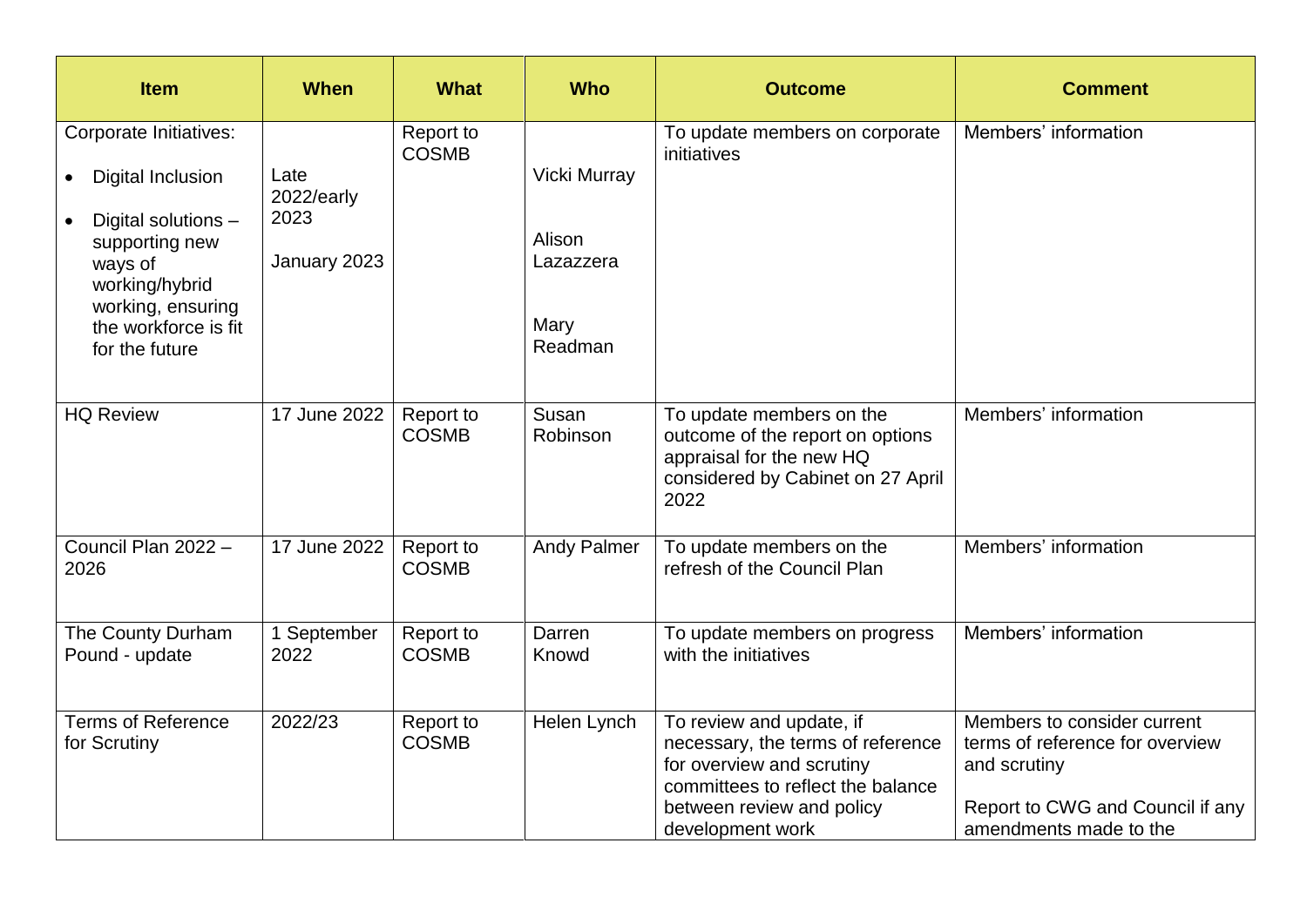| <b>Item</b>                                                                    | <b>When</b>                                                                                                                     | <b>What</b>               | <b>Who</b>                 | <b>Outcome</b>                                                                                                                                 | <b>Comment</b>                                                        |
|--------------------------------------------------------------------------------|---------------------------------------------------------------------------------------------------------------------------------|---------------------------|----------------------------|------------------------------------------------------------------------------------------------------------------------------------------------|-----------------------------------------------------------------------|
|                                                                                |                                                                                                                                 |                           |                            |                                                                                                                                                | constitution in accordance with<br>annual review of the constitution. |
| Marketing and<br>Communications                                                | 2022/23                                                                                                                         | Report to<br><b>COSMB</b> | Julie<br><b>Barnfather</b> | To provide members with an<br>overview of the Council's strategic<br>approach to communications and<br>marketing                               | Members' information                                                  |
| Regulation of<br><b>Investigatory Powers</b><br>Act (2000)<br>quarterly report | Quarter 4<br>2022/23<br>Sept 2022<br>Quarter 1<br>2022/23<br>24 Oct 2022<br>Quarter 2<br>2 Dec 2022<br>Quarter 3<br>10 Feb 2023 | Report to<br><b>COSMB</b> | <b>TBC</b>                 | To inform members of the<br>Council's use of powers under the<br>Regulation of Investigatory<br>Powers Act 2000 (RIPA) on a<br>quarterly basis | Members' information                                                  |
| Regulation of<br><b>Investigatory Powers</b><br>Act<br>annual report           | 24 Oct 2022                                                                                                                     | Report to<br><b>COSMB</b> | <b>TBC</b>                 | To inform members of the<br>Council's use of powers under the<br><b>Regulation of Investigatory</b><br>Powers Act 2000 (RIPA).                 | Members' information                                                  |
| Customer Feedback -<br>quarterly report                                        | Q4 2022/23<br>7 July 2022<br>Q2 2022/23<br>24 Oct 2022                                                                          | Report to<br><b>COSMB</b> | Mary<br>Readman            | To inform members of the<br>Customer Feedback report on a<br>quarterly basis.                                                                  | Members' information                                                  |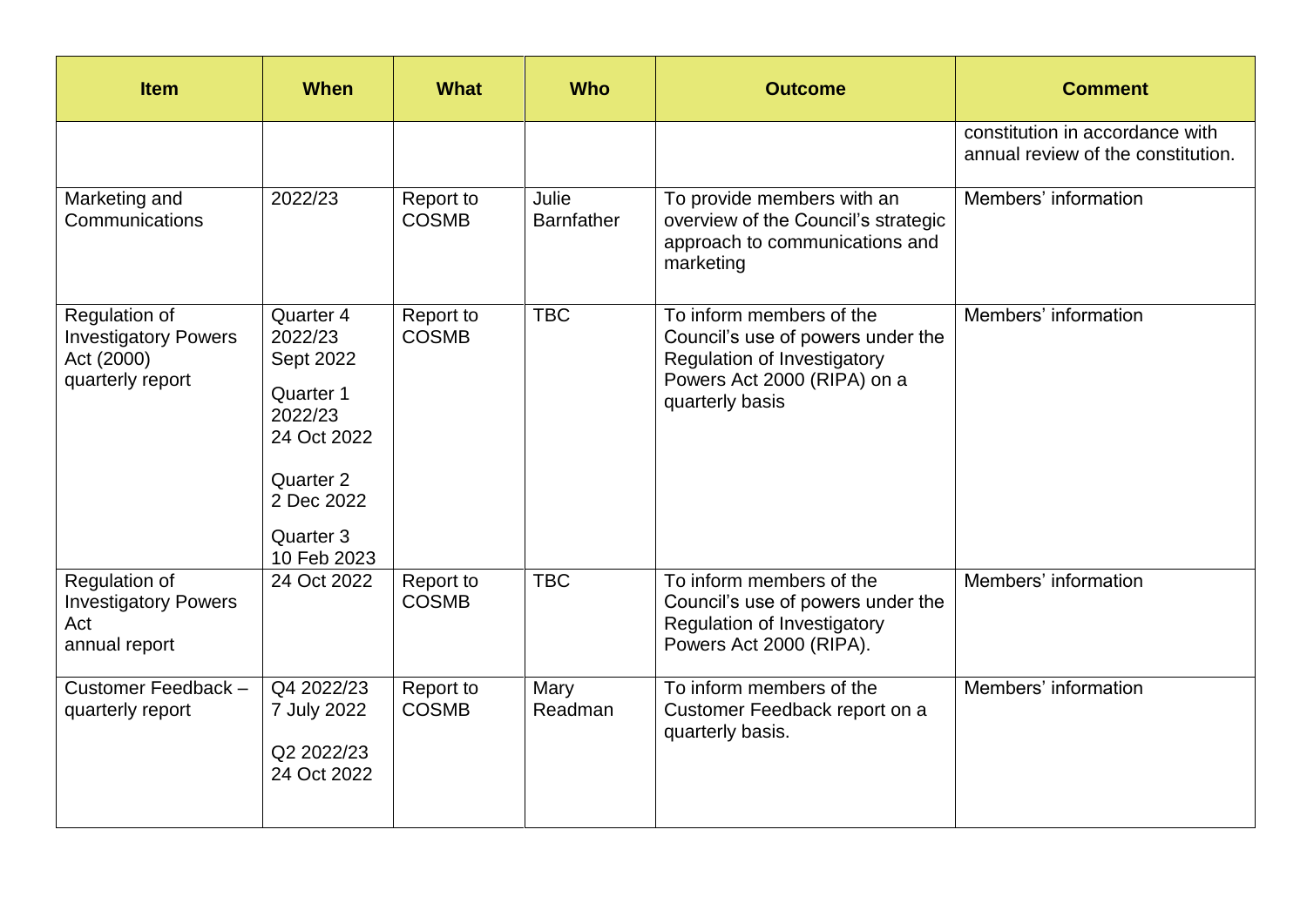| <b>Item</b>                                                                                  | <b>When</b>                                                                                                | <b>What</b>               | <b>Who</b>                                             | <b>Outcome</b>                                                                                                                                              | <b>Comment</b>                                 |
|----------------------------------------------------------------------------------------------|------------------------------------------------------------------------------------------------------------|---------------------------|--------------------------------------------------------|-------------------------------------------------------------------------------------------------------------------------------------------------------------|------------------------------------------------|
|                                                                                              | Q <sub>2</sub> 2 Dec<br>202                                                                                |                           |                                                        |                                                                                                                                                             |                                                |
|                                                                                              | Q3 3 Apr<br>2023                                                                                           |                           |                                                        |                                                                                                                                                             |                                                |
| Annual<br>Representations report<br>2021/22                                                  | 24 Oct 2022                                                                                                | Report to<br><b>COSMB</b> | <b>Lesley Martin</b><br>(Marion<br>Ingleby<br>attends) | To present key messages in<br>relation to the management and<br>handling of statutory<br>representations for Children and<br><b>Adults Social Services.</b> | Members' information                           |
| <b>Overview and Scrutiny</b><br><b>Annual Report and six</b><br>monthly report to<br>Council | 7 July 2022<br>2 Dec 2022                                                                                  | Report to<br><b>COSMB</b> | <b>Clare Luery</b>                                     | Members to sign off the Overview<br>and Scrutiny Annual Report and<br>six monthly update before<br>submission to Council.                                   | Members' information, and<br>circulated widely |
| Notice of Key<br><b>Decisions</b>                                                            | At each<br><b>COSMB</b>                                                                                    | Report to<br>Committee    | Jackie<br>Graham                                       | To keep members informed of<br>any additions or amendments.                                                                                                 | Members' information                           |
| <b>Performance/Budget</b>                                                                    |                                                                                                            |                           |                                                        |                                                                                                                                                             |                                                |
| <b>Performance</b><br><b>Quarterly reporting</b>                                             | Q4 2022/23<br>7 July 2022<br>Q1 2022/23<br>24 Oct 2022<br>Q <sub>2</sub> 2 Dec<br>2022<br>Q3 3 Apr<br>2023 | Report to<br><b>COSMB</b> | Andy<br>Palmer/Tom<br>Gorman                           | To provide members with<br>progress towards achieving the<br>key outcomes of the council's<br>corporate performance<br>framework.                           | Standing item                                  |
| <b>Budget Outturn</b><br><b>Report</b>                                                       | Q4 2021/22<br>7 July                                                                                       | Report to<br><b>COSMB</b> | lan<br>Herberson                                       | To provide members with details<br>of the forecast outturn budget                                                                                           | Standing item                                  |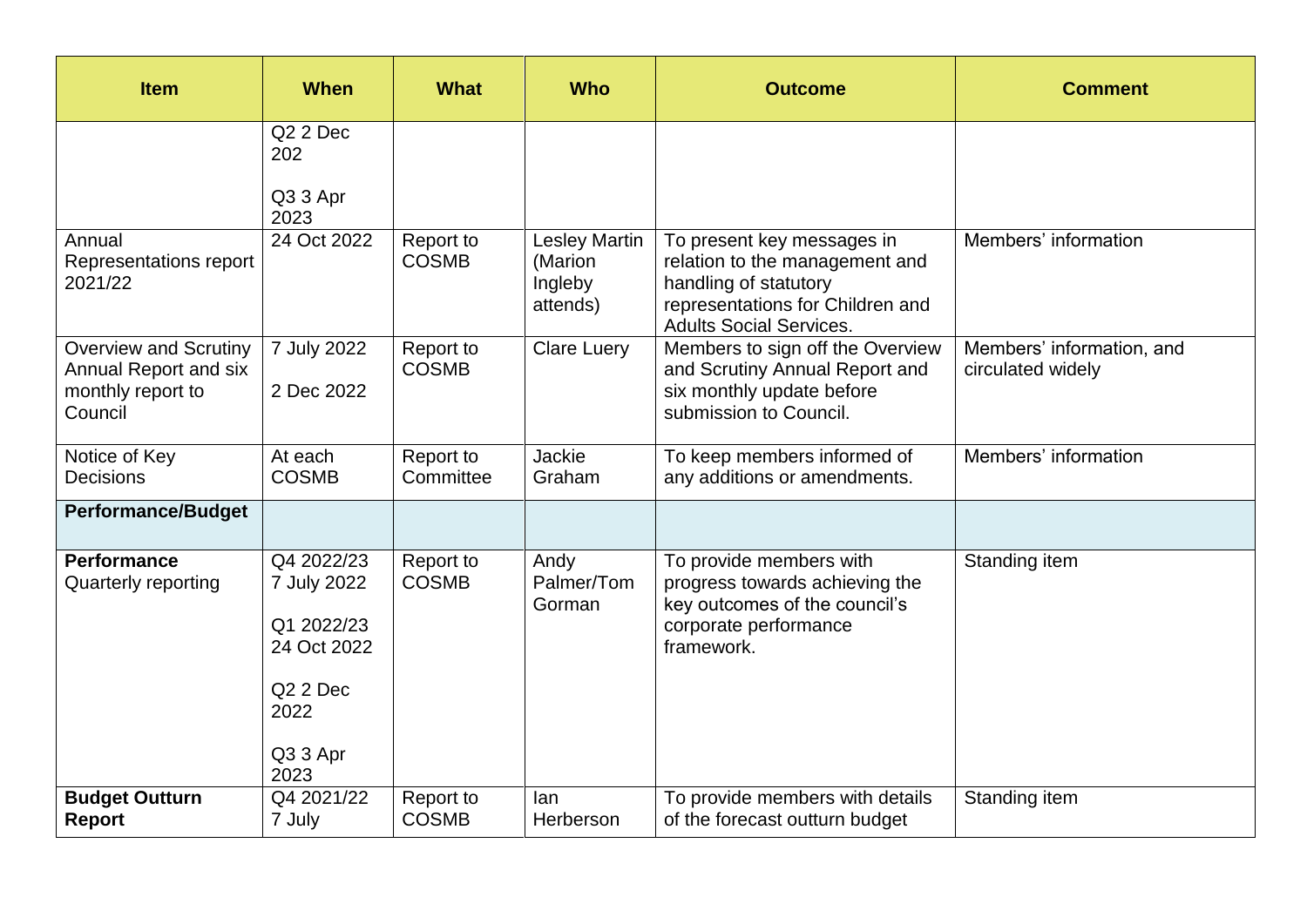| <b>Item</b>                                                      | <b>When</b>                                                                   | <b>What</b>                          | <b>Who</b>                | <b>Outcome</b>                                                                                                                                                                   | <b>Comment</b>          |
|------------------------------------------------------------------|-------------------------------------------------------------------------------|--------------------------------------|---------------------------|----------------------------------------------------------------------------------------------------------------------------------------------------------------------------------|-------------------------|
| Quarterly reporting -<br><b>Resources</b>                        | Q1 2022/23<br>1 Sept 2022<br>Q <sub>2</sub> 2 Dec<br>2022<br>Q3 3 Apr<br>2023 |                                      |                           | position for the Resources service<br>groupings                                                                                                                                  |                         |
| <b>General Fund</b><br>Revenue & Capital<br><b>Final Outturn</b> | 1 Sept 2022                                                                   | Report to<br><b>COSMB</b>            | Jeff Garfoot              | To provide members with the final<br>revenue and capital outturn for<br>the General Fund and<br>achievement of MTFP savings.                                                     | For members information |
| <b>Periodic updates</b>                                          |                                                                               |                                      |                           |                                                                                                                                                                                  |                         |
| Implications of<br>government policy<br>programme                |                                                                               | Cabinet<br>report to<br><b>COSMB</b> |                           | To keep members informed of the<br>implications of relevant<br>government policies.                                                                                              | As and when             |
| Welfare reform<br><b>Poverty Action</b><br>Strategy and Plan     | 17 June 2022                                                                  | Report to<br><b>COSMB</b>            | Mary<br>Readman           | To keep members informed of the<br>progress being made by the<br>council and its partners in<br>addressing welfare reform and the<br>wider poverty issues in the<br>county.      | For information         |
| <b>County Durham</b><br>Partnership update                       | 7 July 2022                                                                   | Cabinet<br>report to<br><b>COSMB</b> | Julie<br><b>Bradbrook</b> | To keep members informed of<br>issues being addressed by the<br>County Durham Partnership and<br>other key initiatives being carried<br>out in partnership across the<br>county. | For information         |